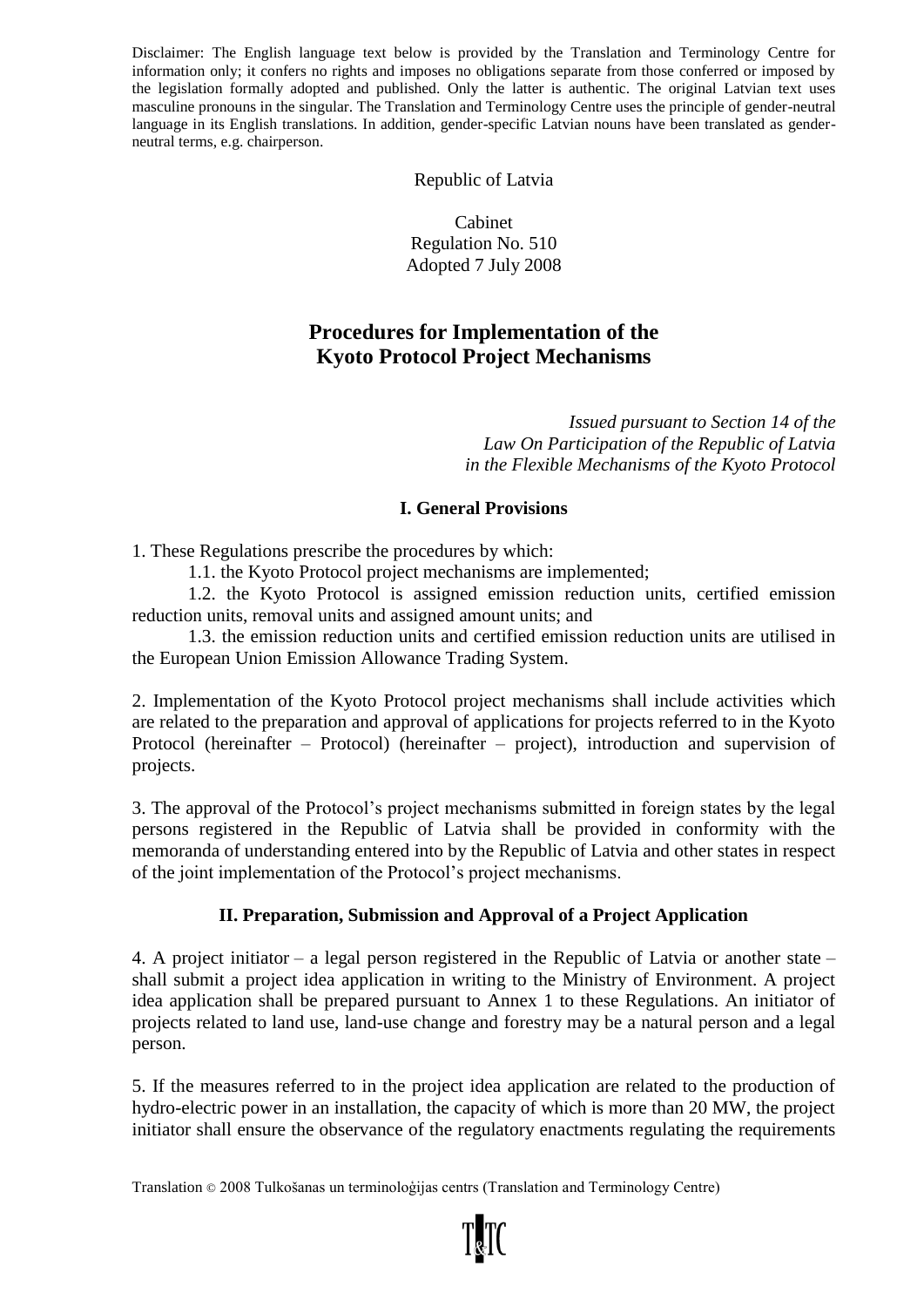for hydro-technical structures, as well as shall take into account the Report of the World Commission on Dams of November 2000, Dams and Development: A New Framework for Decision-Making". (Report is available electronically on the Internet home page of the Ministry of Environment).

6. The Ministry of Environment, within 14 days after the receipt of a project idea application, shall evaluate the conformity thereof with Article 6 or 12 of the Protocol and shall prepare and send an opinion to the project initiator. The project idea application shall be evaluated in accordance with the following criteria:

6.1. emission reduction (tonnes per year) or the linkage of carbon dioxide (increase of biomass) and the total emission reduction during the project implementation period; and

6.2. the return on fixed assets (including the value of emission reduction units) and the refund period.

7. If the opinion of the Ministry of Environment contains proposals or objections regarding a submitted project idea application, the project initiator within a time period of 14 days after the receipt of the opinion shall adjust the project idea application and resubmit it for evaluation. The Ministry of Environment shall evaluate the resubmitted project idea application within a time period of 14 days after the receipt thereof.

8. If the opinion of the Ministry of Environment contains objections regarding the resubmitted project idea application, the Ministry of Environment shall discontinue examination of the project idea application and, within seven days, shall notify the project initiator thereof.

9. If the opinion of the Ministry of Environment does not contain proposals or objections regarding the submitted project idea application and the Ministry of Environment supports the further advancement of the project, the project initiator shall, within 90 days, prepare a project application pursuant to Annex 2 to these Regulations.

10. A project initiator shall submit a project application to the Ministry of Environment in writing. A project application shall contain:

10.1. a description of the base scenario;

10.2. a description of expandability; and

10.3. a description of the monitoring.

11. The description of a base scenario shall identify all the possible greenhouse gas emissions from specific pollution sources or potential removals by sink that may arise if the specific project were not implemented. The description of a base scenario shall conform to the following criteria:

11.1. the calculations of emissions or removals by sink have been performed on the basis of a specific project or by making use of the emission factors of other projects; and

11.2. it has a transparent structure in respect of the assumptions, methodology, parameters, data acquisition sources and specific circumstances that are being utilised.

12. The requirements specified by the regulatory enactments in the field of environmental protection, as well as technological, technical or financial information regarding the measures planned for the implementation of the project shall be compiled in the description of expandability. The description of expandability shall conform to the following criteria:

12.1. the activities provided for in the project application are not specified in the regulatory enactments regarding environmental protection; and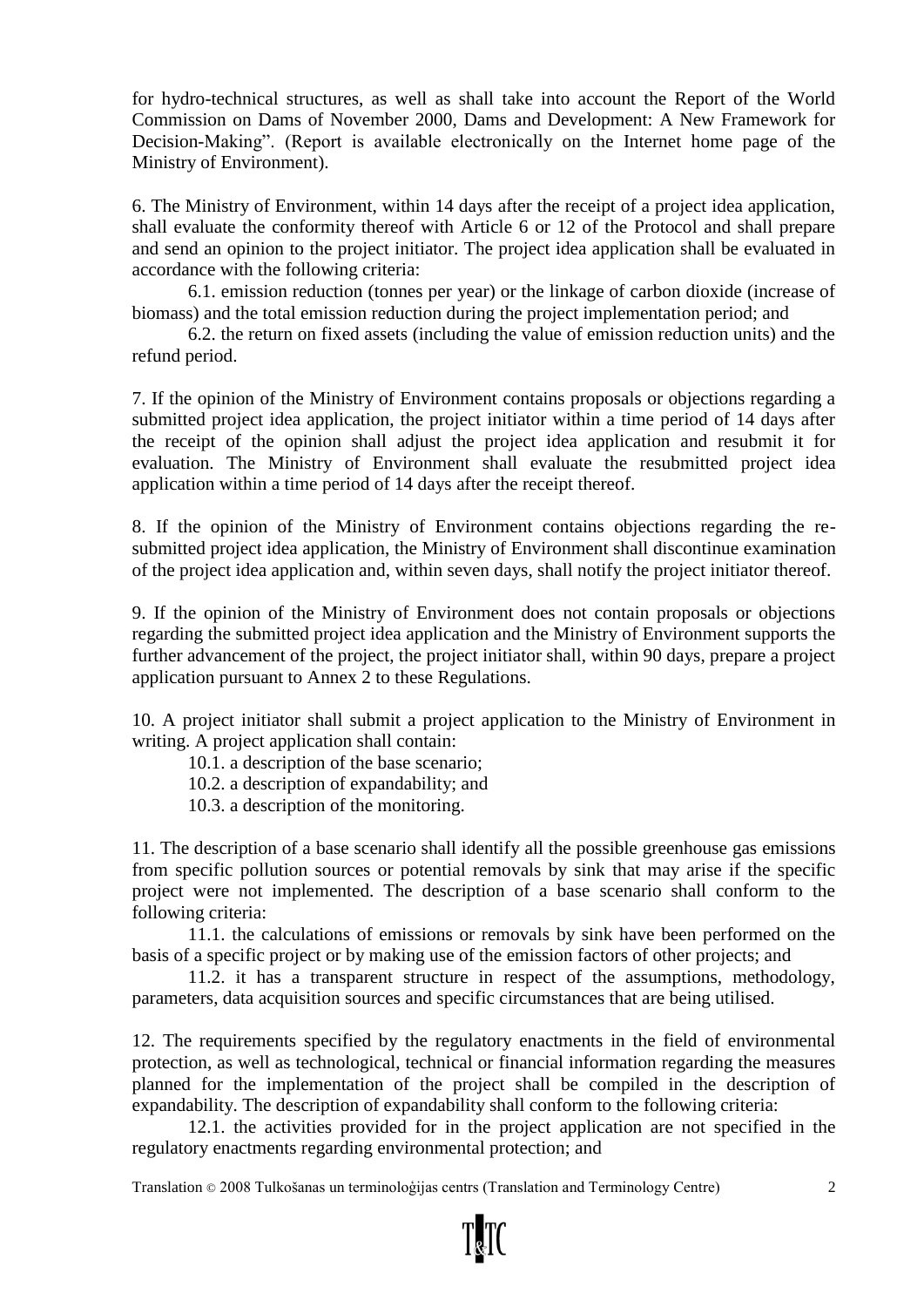12.2. the technologies or practice that in respect of emissions of greenhouse gases is equivalent to or better than the technology that dominates in the corresponding area or sector of economic activity is utilised in the implementation of the project.

13. The description of the monitoring shall include compilation of information regarding:

13.1. the data collection and storage procedures in order to evaluate or measure the amount of emission or removal by sink of greenhouse gases for the specific project in a specified period of time, as well as for the base scenario; and

13.2. the monitoring quality assurance and control procedures.

14. A project application and the information provided therein shall be available to the public in accordance with the procedures specified in regulatory enactments. If a project initiator considers that a part of the information is restricted access information, such information shall be submitted separately and the reasons for considering such information to be restricted access information shall be specified. If, pursuant to a decision of the Ministry of Environment, the information has been recognised as restricted access information, the Ministry of Environment shall ensure the protection thereof pursuant to the regulatory enactments regarding the freedom of information. If the Ministry of Environment does not agree that the information should be considered as restricted access information, it shall take a relevant justified decision and notify the project initiator about it in writing. The referred to decision may be appealed in court within a time period of one month in accordance with the procedures specified in the Administrative Procedure Law.

15. Within seven days after the acceptance of a project application the Ministry of Environment shall place a notification regarding the project application on the Internet home page of the Ministry of Environment, as well as send it electronically to the interested persons who have expressed a wish to receive such a notification and have submitted to the Ministry of Environment an e-mail address to which the notification shall be sent.

16. The place and deadline for getting acquainted with a project application and for the submission of proposals shall be specified in the notification. The time period for the submission of proposals shall not be less than one month from the receipt of the project application.

17. The day when a project initiator has submitted a project application in conformity with the requirements referred to in Paragraphs 9 and 10 of these Regulations shall be considered the day of receipt of the project application.

18. Within a time period of seven days after the deadline for the submission of proposals, the Ministry of Environment shall inform a project initiator regarding the proposals received and shall specify the time limit, by which they shall be evaluated and, where necessary, the project application shall be adjusted.

19. A project initiator shall send the adjusted project application in writing to the inspection authority referred to in Paragraph 20. If a project initiator does not submit the adjusted project application within the specified time period, the Ministry of Environment is entitled to discontinue the examination of the project application, notifying the project initiator about it within a time period of seven days.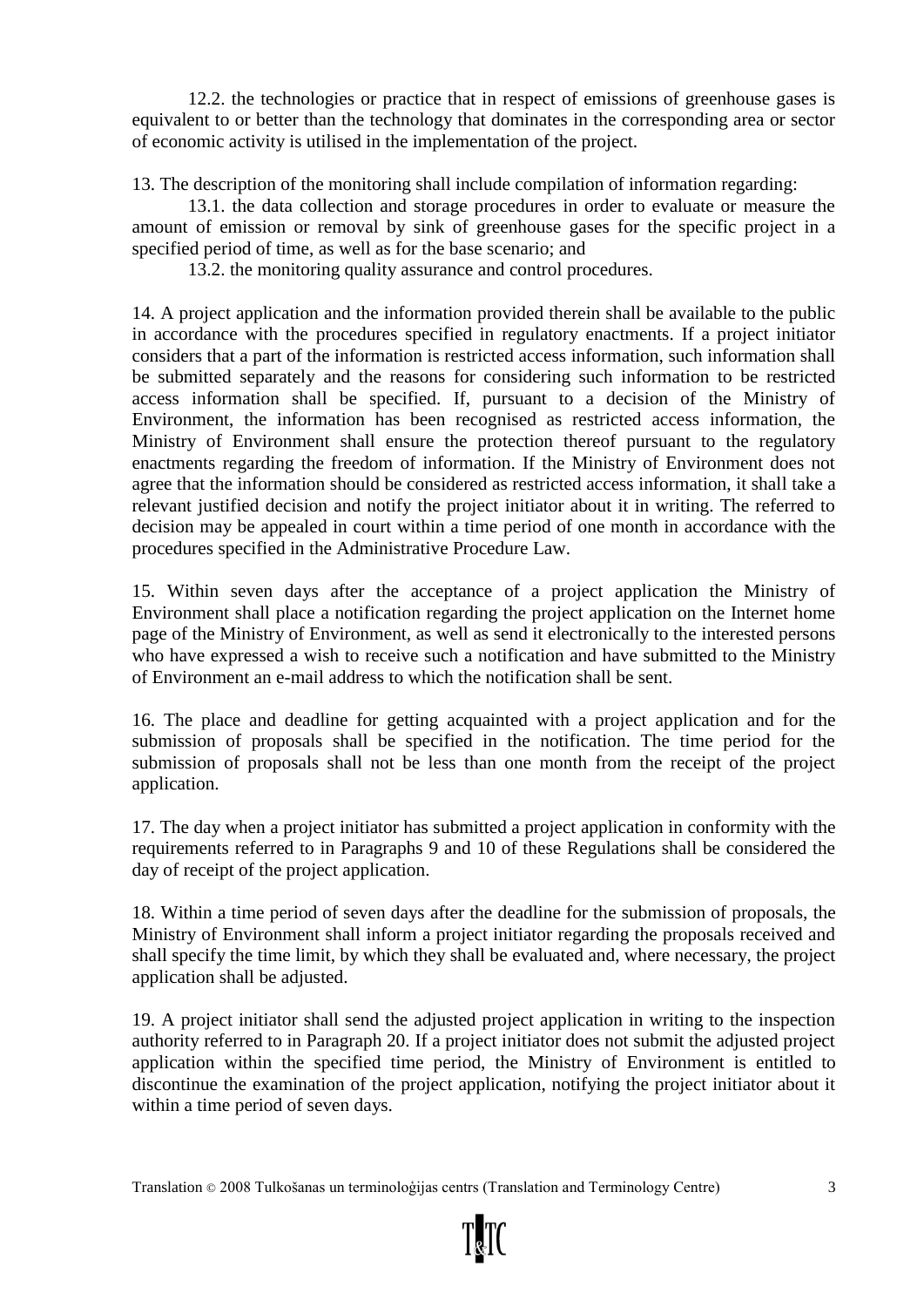20. Validation and verification examinations in conformity with the requirements specified in these Regulations shall be performed by inspection authorities that have been accredited by the State Agency "Latvian National Accreditation Bureau" in accordance with the requirements specified by the standard LVS EN ISO/EC 17020:2005 "General Criteria for Authorities of Different Types", regarding the accreditation of which the Ministry of Economics has published a notification in the newspaper "*Latvijas Vēstnesis*" [the official Gazette of the Government of Latvia], or other notified authorities of the European Union Member States.

21. An inspection authority shall conform to the following requirements:

21.1. the employees of the authority have the relevant qualifications, the necessary comprehension of the basic principles of the Protocol's project mechanisms, knowledge and skills regarding the environmental aspects of a project examination, calculation and monitoring of a project base scenario, the corresponding audit requirements and methods, as well as the methods for the calculation of greenhouse gas emissions and removals by sink;

21.2. the authority is financially stable, has the necessary resources, and has insured the civil liability thereof to such an extent as to cover the loss caused by a potential error, which has been calculated in the risk assessment of the area of activities of the authority in cooperation with the insurer chosen by the authority;

21.3. the internal procedures of the operation of the authority are described and this information is available to the public;

21.4. the management structure of the authority ensures a stable quality level of the services, including quality control and taking of decisions in respect of the validation or verification process, as well as the following:

21.4.1. information regarding the personnel of the authority is available — the given name, surname, qualification, description of experience;

21.4.2. a block scheme of the organisational management is developed, in which the division of powers, responsibilities and functions is clearly traceable;

21.4.3. the quality assurance policy and procedures of the authority are available;

21.4.4. the administrative procedures of the authority, including that of document control, are available;

21.4.5. the employee selection and training policy is available, as well as the description of the procedures that provide the employees with the necessary knowledge, skills and abilities, as well as reflect the achievements of the employees; and

21.4.6. the procedure for the examination of complaints and submissions submitted to the authority is available;

21.5. court proceedings have not been initiated against the authority for unlawful or malicious professional activities, fraud or other activities that are not compatible with the functions of an inspection authority.

22. An inspection authority shall perform the validation of a project application by evaluating whether a project application conforms to Article 6 or 12 of the Protocol and the regulatory enactments regarding environmental protection.

23. An inspection authority, within 30 days after the receipt of a project application, shall prepare and send a validation report to the Ministry of Environment and the project initiator in writing.

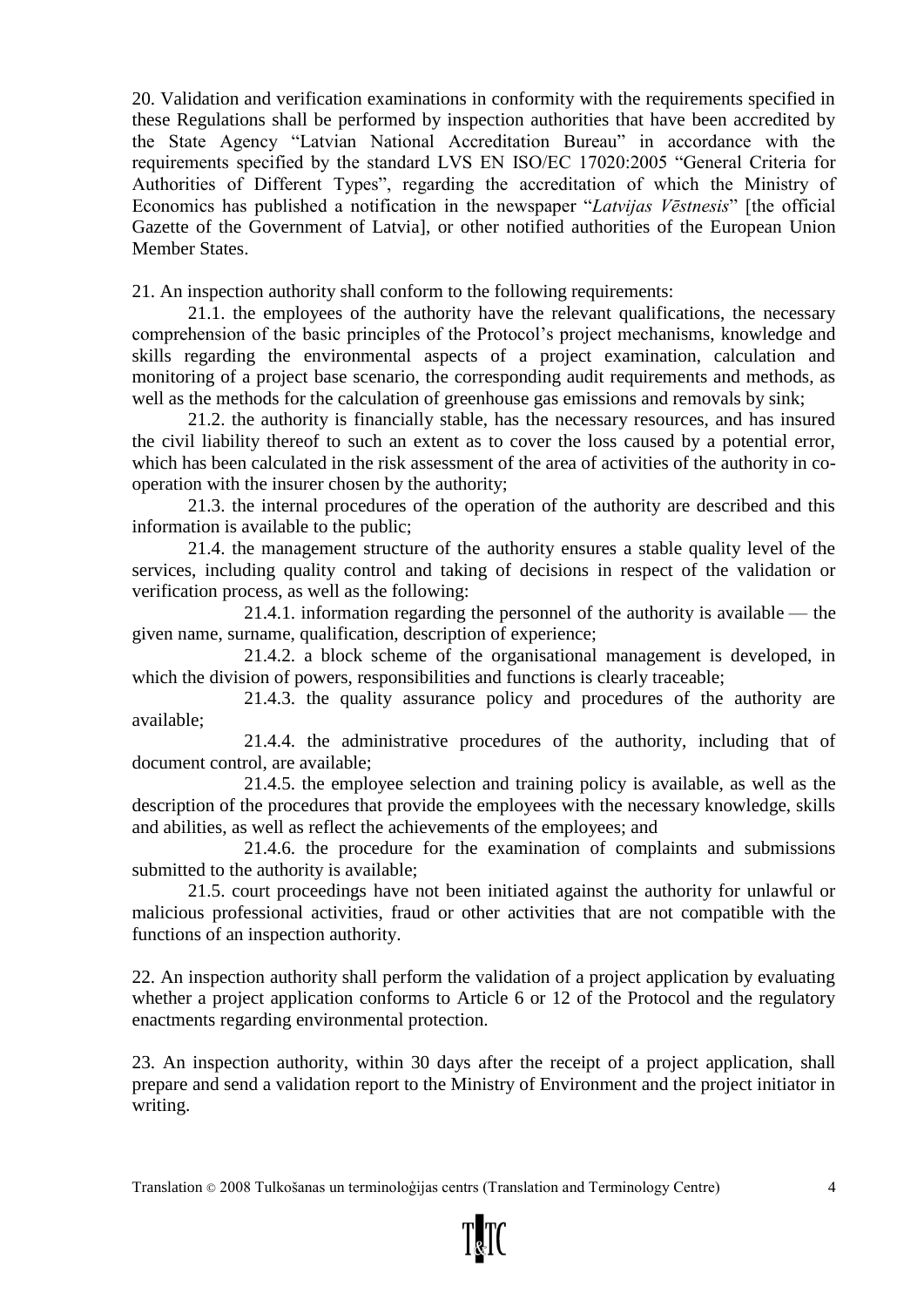24. In the validation report an inspection authority shall specify whether the emission reduction or additional removal by sink acquired during the implementation of a project shall be defined as expandability, shall evaluate whether the project base scenario and the description of the monitoring conforms to Article 6 or 12 of the Protocol and regulatory enactments regarding environmental protection.

25. If a project application in accordance with the validation report conforms to the status of the Protocol's project mechanism, the Ministry of Environment, within 14 days, shall prepare a project application to be examined by the Monitoring Council referred to in Paragraph 26 of these Regulations. After the performance of validation, changes in a project application may be made only if a written consent of the Ministry of Environment has been received.

26. The composition of the Monitoring Council of projects shall include three representatives of the Ministry of Environment, one representative of the Ministry of Foreign Affairs, two representatives of the Ministry of Economics, one representative of the Ministry of Transport, two representatives of the Ministry of Agriculture, one representative of the Environmental Advisory Council, one representative of the Latvian Association of Local and Regional Governments. The personnel of the Council shall be approved by the Minister for Environment. The Council shall act in accordance with a by-law approved by the Minister for Environment. The Council shall be managed by a representative of the Ministry of Environment. The Ministry of Environment shall perform the secretariat functions of the Monitoring Council.

27. The Monitoring Council of projects shall examine joint implementation project applications and provide the Ministry of Environment with proposals regarding the granting of a status of the Protocol's project mechanism.

28. The Ministry of Environment shall approve a project application by granting a status of the Protocol's project mechanism thereto.

# **III. Project Introduction and Supervision**

29. A project initiator shall ensure:

29.1. the technical introduction of the project pursuant to the project application; and

29.2. the monitoring of emission or removal in conformity with the description of the monitoring.

30. The Ministry of Environment shall supervise the introduction of a project in conformity with the approved project application.

31. A project initiator, by 15 April of each year, shall submit a report to the Ministry of Environment regarding the introduction of the project for the previous calendar year. The report shall be prepared in conformity with Annex 3 to these Regulations.

32. A project initiator shall submit the report for examination in writing to such inspection authority, which has not performed the validation of the project application and is not dependent on the project initiator.

33. The inspection authority shall verify the conformity of the calculations or measurements provided in the report to the requirements specified in the project application, as well as the

Translation © 2008 Tulkošanas un terminoloģijas centrs (Translation and Terminology Centre) 5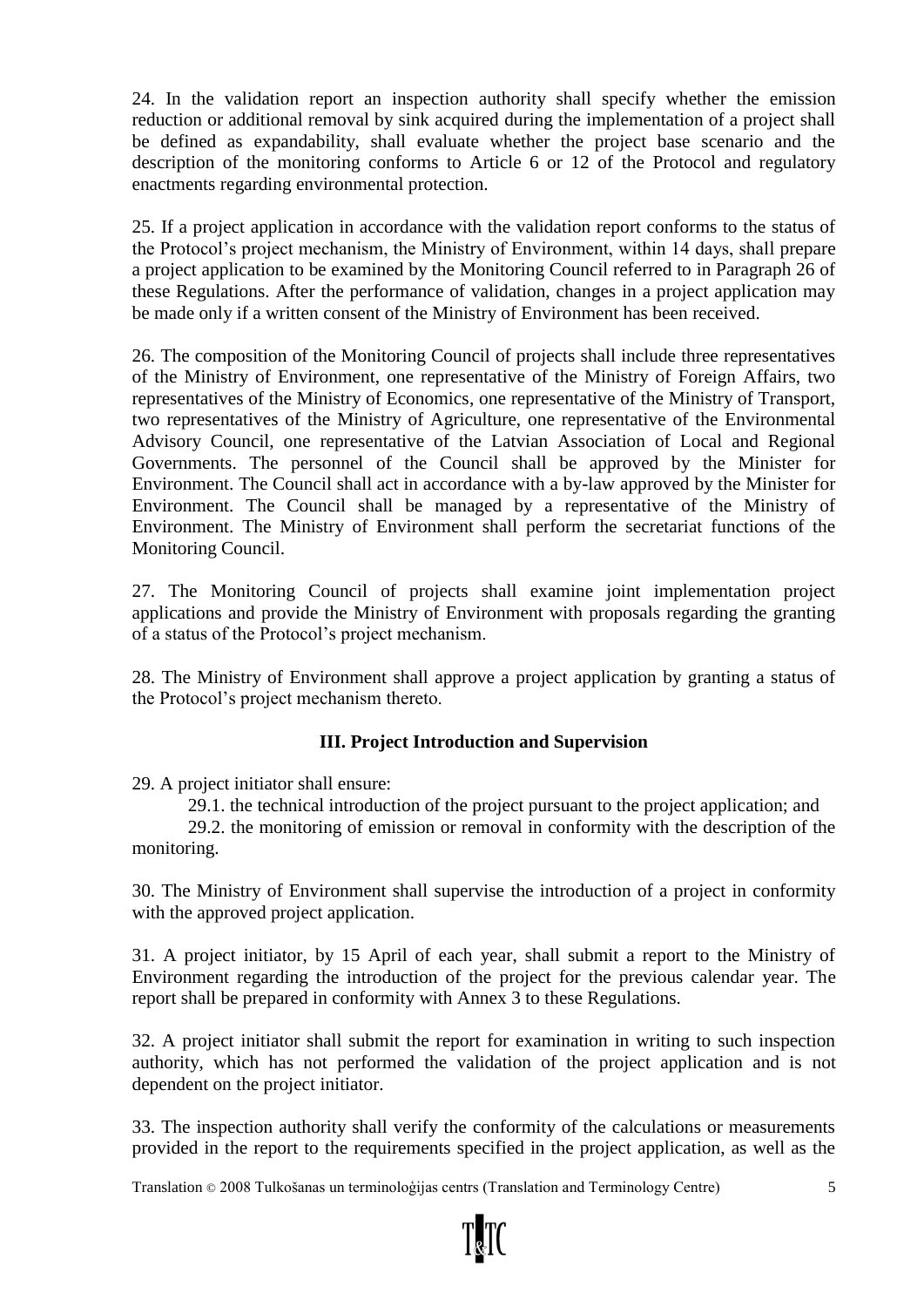methodology used, in order to establish whether the report contains complete, correct and true information regarding the monitoring results of emission or removal by sink.

34. A project initiator has a duty to provide the inspection authority with the necessary information and access to the technological equipment.

35. An inspection authority shall be responsible for the non-disclosure of restricted access information.

36. An inspection authority, within 20 days after the receipt of an annual report of the project, shall prepare and send a verification report in writing to the project initiator and the Ministry of Environment regarding the results of the examination.

37. If the documents referred to in Paragraphs 5, 10, 19, 23, 32 and 36 of these Regulations are submitted in printed form, a project initiator shall also submit to the institution the information included in the document, using electronic data carriers if such are available.

38. The Ministry of Environment, within one month after receipt of an annual report of the project and a verification report, shall evaluate the verification report and take a decision regarding the allocation of emission reduction units, removal units or assigned amount units. The referred to decision may be appealed in court within a time period of one month in accordance with the procedures specified in the Administrative Procedure Law.

# **IV. Allocation of Emission Reduction Units, Certified Emission Reduction Units, Removal Units and Assigned Amount Units**

39. The Latvian Environment, Geology and Meteorology Agency on the basis of an application of a project initiator shall open an account in the greenhouse gas emission unit register (hereinafter – the emission register). At least two authorised persons who are entitled to operate with the account, as well as the given name, surname, address, telephone and fax number, as well as the e-mail address of each authorised person shall be indicated in the application.

40. Activities involving emission reduction units, certified emission reduction units, removal units or assigned amount units shall be performed electronically by using the emission register.

41. The emission register shall ensure the recording of the accumulation, transfer, replacement and cancellation of emission reduction units, certified emission reduction units, removal units and assigned amount units in the State.

42. Emission reduction units, certified emission reduction units, removal units or assigned amount units shall be transferred or cancelled upon the request of the authorised person. The request shall be submitted electronically by completing a form on the Internet home page of the emission register.

43. If a project initiator concurrently is an operator who participates in the European Union Emission Allowance Trading System in accordance with the procedures specified in the Law On Pollution, when emission reduction units are allocated to the project initiator, the same number of emission allowances allocated to the operator shall be cancelled.

Translation © 2008 Tulkošanas un terminoloģijas centrs (Translation and Terminology Centre) 6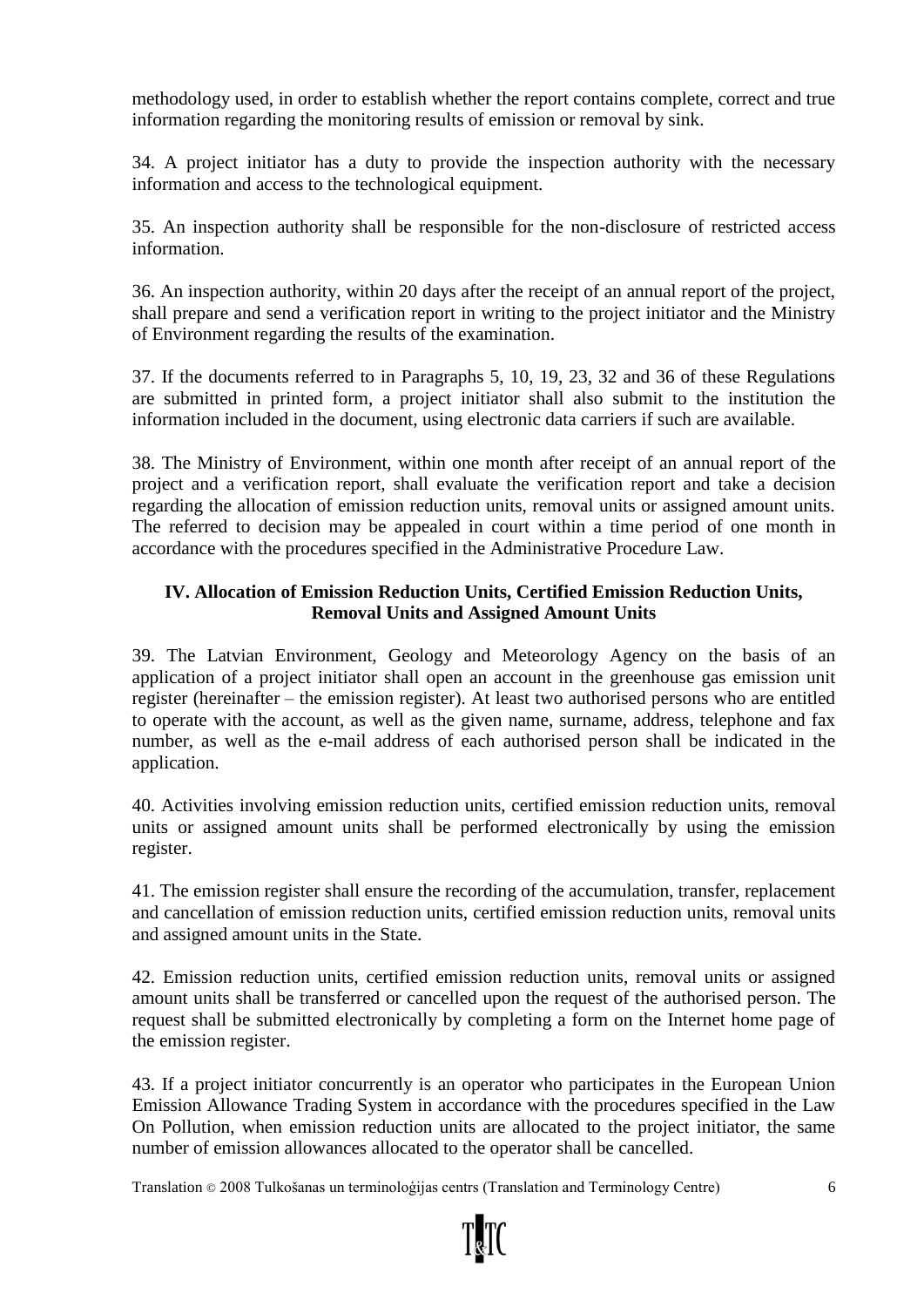44. Emission reduction units or removal units shall be allocated on the basis of an order of the Ministry of Environment regarding verified emission reduction resulting from the implementation of the Protocol's project mechanism from 1 January 2008.

45. In order to allocate emission units to a project initiator in accordance with Paragraph 44 of these Regulations, the project initiator shall submit an application regarding allocation of emission units to the Ministry of Environment. The Ministry of Environment, when taking a decision regarding the allocation of emission units, shall take into account the liabilities specified in the memorandum of understanding entered into by the Republic of Latvia and another state or in a contract regarding joint implementation of the Protocol's project mechanisms.

# **V. Utilisation of Emission Reduction Units and Certified Emission Reduction Units in the European Union Emission Allowance Trading System**

46. An operator who participates in the European Union Emission Allowance Trading System may submit to the Latvian Environment, Geology and Meteorology Agency a submission regarding the replacement of the emission reduction units or certified emission reduction units in his or her account with emission quotas (hereinafter — the replacement of units) in accordance with the procedures specified in Section  $32<sup>4</sup>$  of the Law On Pollution. The given name, surname of the operator, for legal persons – name, the title of the project, the title and number of the units in the account and the number of units to be substituted shall be indicated in the submission.

47. In taking a decision regarding the submission referred to in Paragraph 46 of these Regulations, the Latvian Environment, Geology and Meteorology Agency shall take into account the following conditions:

47.1. units may be replaced up to the percentage part of the amount of emission quotas allocated to each piece of equipment. The percentage part shall be determined in the emission quota allocation plan for each period specified in Section 24<sup>1</sup>, Paragraph five of the Law On Pollution;

47.2. units may not be replaced if the emission reduction units or certified emission reduction units have been allocated for a project measure approved by one or several parties to the agreement specified in Annex I of the United Nations Framework Convention on Climate Change, which have ratified the Protocol in accordance with Article 6 or 12 thereof, if the relevant measure is related to land use, land-use change, forestry or nuclear facilities.

48. The Ministry of Environment in the decision regarding the replacement of units shall specify that one emission reduction unit or one certified emission reduction unit, which has been allocated to a project initiator in the emission register, shall be replaced by one emission quota. The referred to decision of the Ministry of Environment may be appealed in court within a time period of one month in accordance with the procedures specified in the Administrative Procedure Law.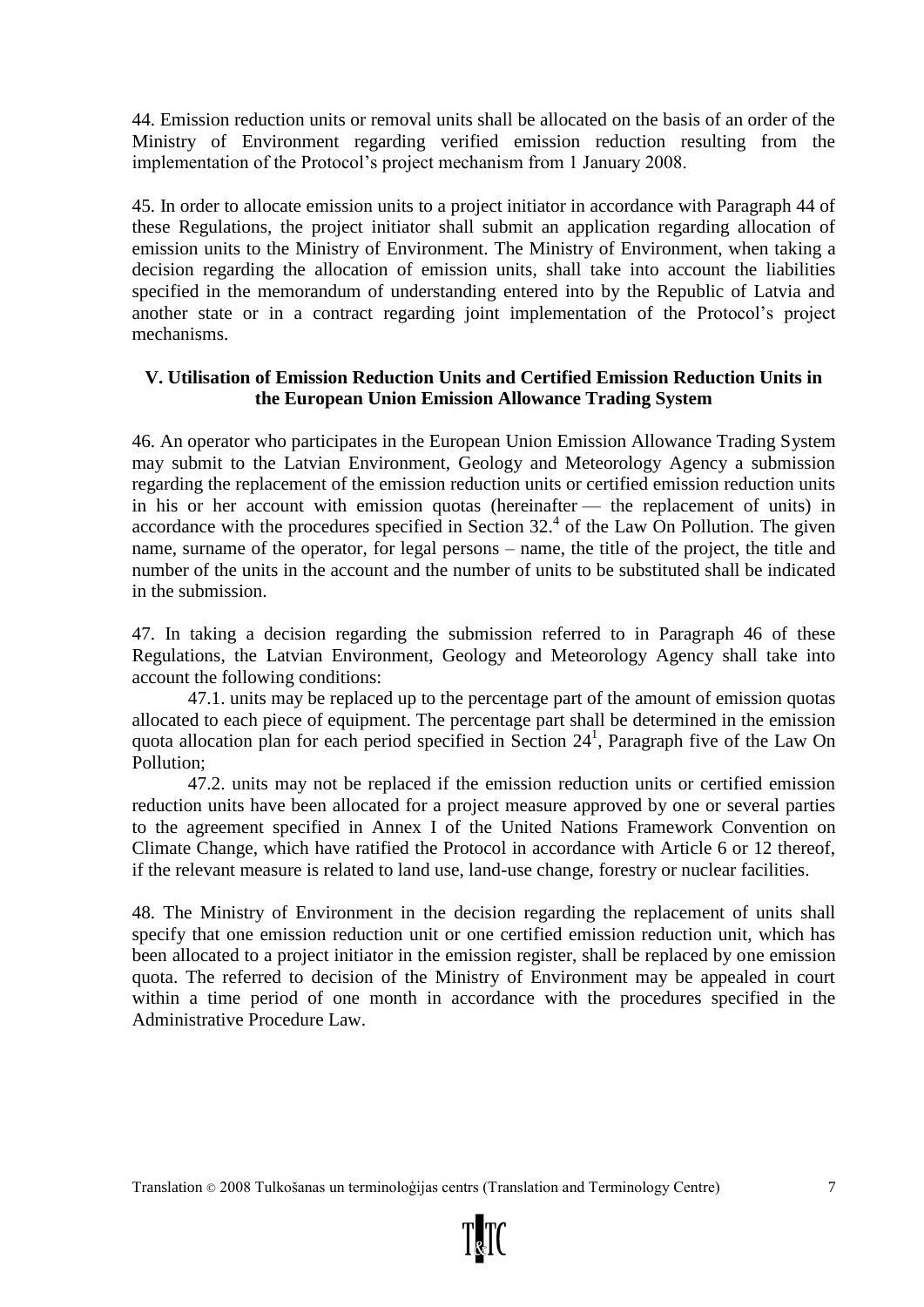#### **VI. Closing Provision**

49. The following Cabinet Regulations are repealed:

49.1. Cabinet Regulation No. 257 of 13. May 2003, By-law of the Commission for Joint Implementation Projects Provided for in the Kyoto Protocol to the United Nations Framework Convention on Climate Change (*Latvijas Vēstnesis*, 2003, No. 73); and

49.2. Cabinet Regulation No. 115 of 7 February 2006, Regulations Regarding Implementation of Project Mechanisms under the Kyoto Protocol to the United Nations Framework Convention on Climate Change and Activities Related to Allocation and Utilisation of Emission Reduction Units, Certified Emission Reduction Units, Removal Units and Assigned Amount Units (*Latvijas Vēstnesis*, 2006, No. 34).

#### **Informative Reference to European Union Directive**

These Regulations contain legal norms arising from Directive 2004/101/EC of the European Parliament and of the Council of 27 October 2004 amending Directive 2003/87/EC establishing a scheme for greenhouse gas emission allowance trading within the Community, in respect of the Kyoto Protocol's project mechanisms, and Directive 2003/4/EC of the European Parliament and of the Council of 28 January 2003 on public access to environmental information and repealing Council Directive 90/313/EEC.

Prime Minister I. Godmanis

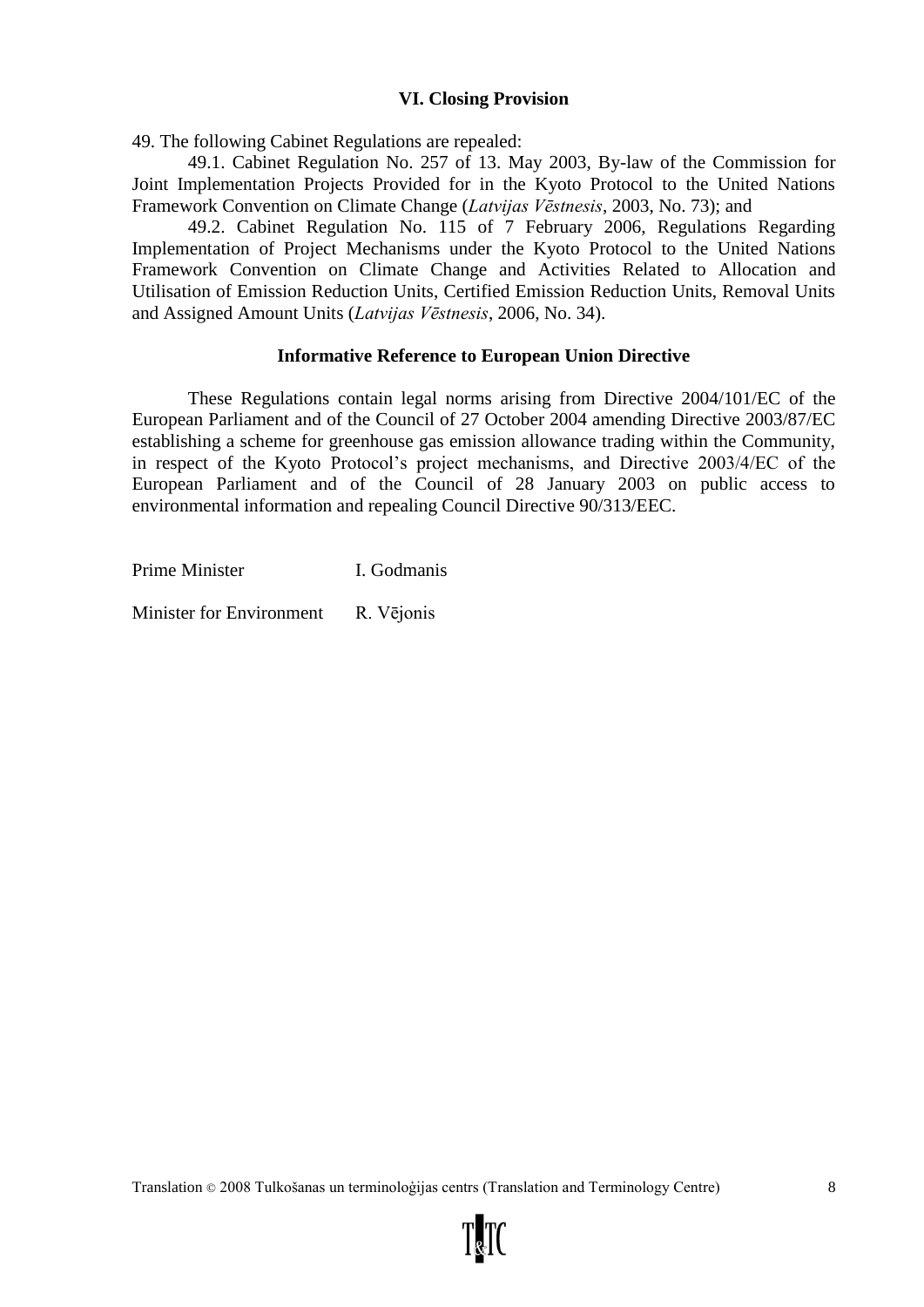#### **Idea of a Joint Implementation Project**

1. General information:

1.1. description of the project;

1.2. project implementation location;

1.3. information regarding developers of the project (given name, surname, telephone number, fax number, electronic mail address, registration number and address of the institution);

1.4. information regarding the person who is appointed as the developer of the project (given name, surname, telephone number, fax number and electronic mail address); and

1.5. time schedule for implementation of the project.

2. Technological and financial information:

2.1. short description of the technology: reduction of greenhouse gas emission pursuant to the equivalent of carbon dioxide (tonnes per year) and the total reduction of emission during implementation of the project;

2.2. the total increase of removal by sink during implementation of the project; and

2.3. the initial financial plan of the project: the return on fixed assets, including the value of emission reduction units and the refund period.

3. Sources for reduction of emissions and potential expansion thereof:

3.1. previous calculations prove the environmental and financial expandability, as well as legal expandability; and

3.2. the degree of reduction of anticipated emissions and of the increase of removal by sink.

4. Monitoring. Main elements of the monitoring.

5. Consultation of the interested parties in the investment preparation stage:

5.1. decision regarding publishing information regarding provision of availability of projects and information for documentation of the project; and

5.2. informing of the public on behalf of the interested parties.

6. Summary of the project idea for the public:

6.1. a short description of the project;

6.2. initial environmental impact assessment of the project; and

6.3. initial plan of the government for reduction of adverse environmental impact.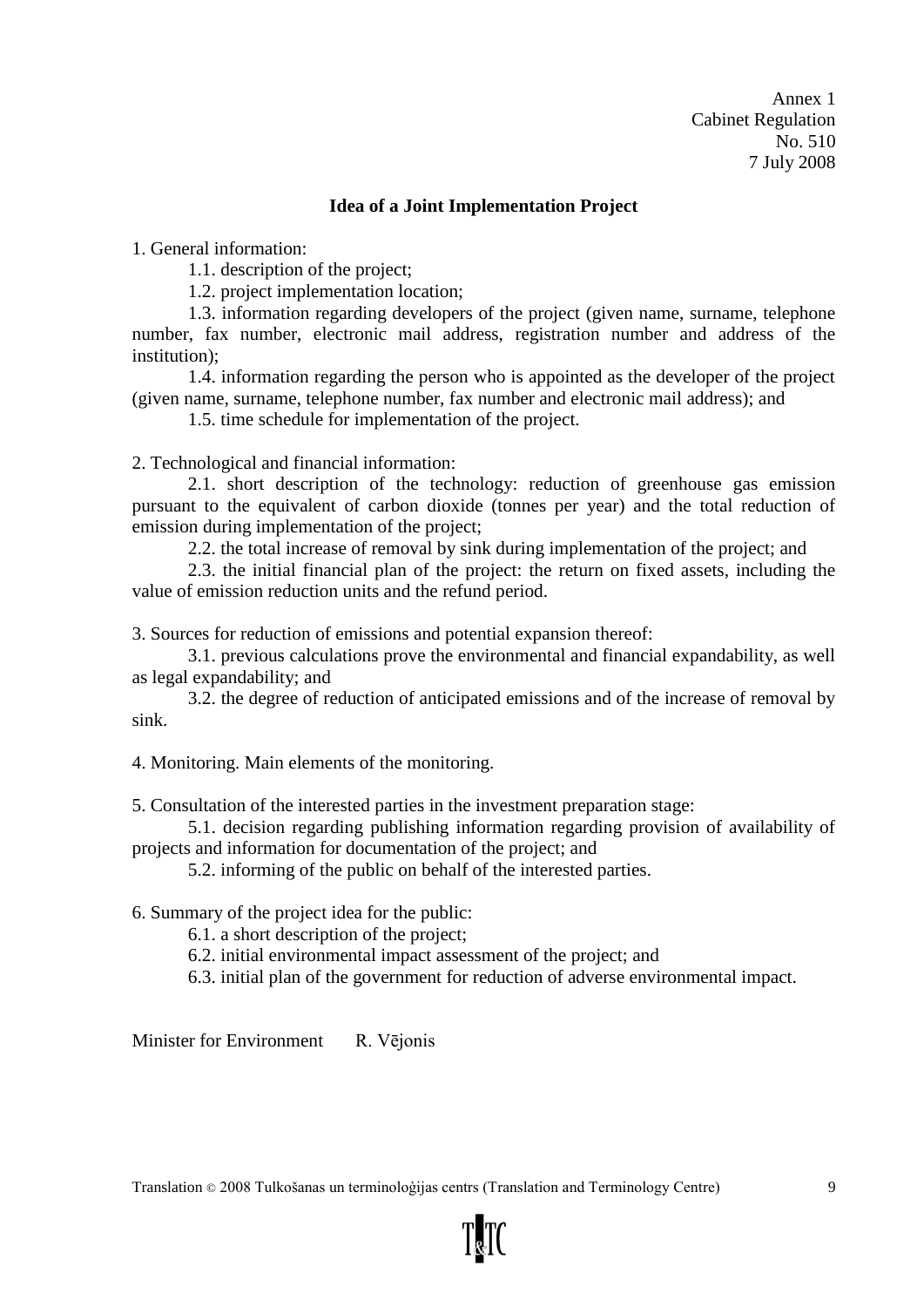#### **Application for a Joint Implementation Project**

1. General information:

1.1. description of the project;

1.2. project implementation location;

1.3. information regarding the developers of the project (given name, surname, telephone number, fax number, electronic mail address, registration number and address of the institution);

1.4. information regarding the person who is responsible for the development of the project (given name, surname, telephone number, fax number and electronic mail address); and

1.5. the time schedule for implementation of the project.

2. Technological and financial information:

2.1. description of the technology: reduction of greenhouse gas emission pursuant to the equivalent of carbon dioxide (tonnes per year) and the total reduction of emission during implementation of the project; and

2.2. the initial financial plan of the project: the return on fixed assets, including the value of emission reduction units and the refund period.

3. Description of the base scenario.

4. Description of expandability.

5. Description of the monitoring.

6. Environmental impact assessment:

6.1. mandatory environmental impact assessment and results thereof, including potential changes of emission which may be applied to the project application;

- 6.2. impact on the local and regional development;
- 6.3. environmental benefit on local and global scale;
- 6.4. improvement of the social environment; and

6.5. transition to more efficient and cleaner technologies.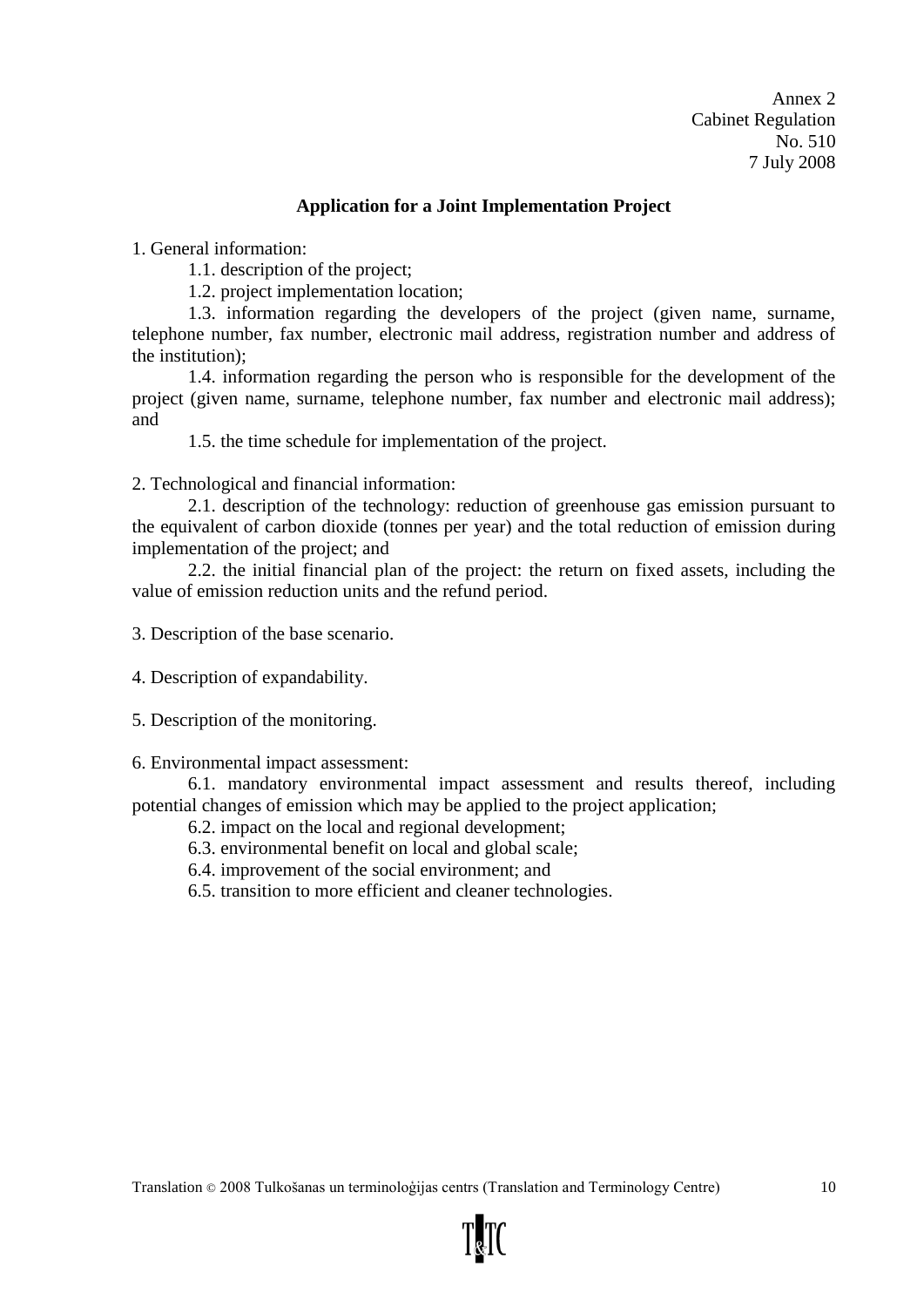7. Consultations with the interested persons:

7.1. information regarding publications which are related to the project idea application and provision of accessibility to documentation of the project application;

7.2. information regarding measures for informing the public; and

7.3. summary of consultations, compilation of favourable and unfavourable comments.

8. Summary of the project application for the public:

8.1. a description of the project application;

8.2. a short description regarding the fields and processes influenced by the project;

8.3. an environmental impact assessment of the project; and

8.4. a description regarding the planned or implemented measures in order to reduce adverse effects on the environment and human health.

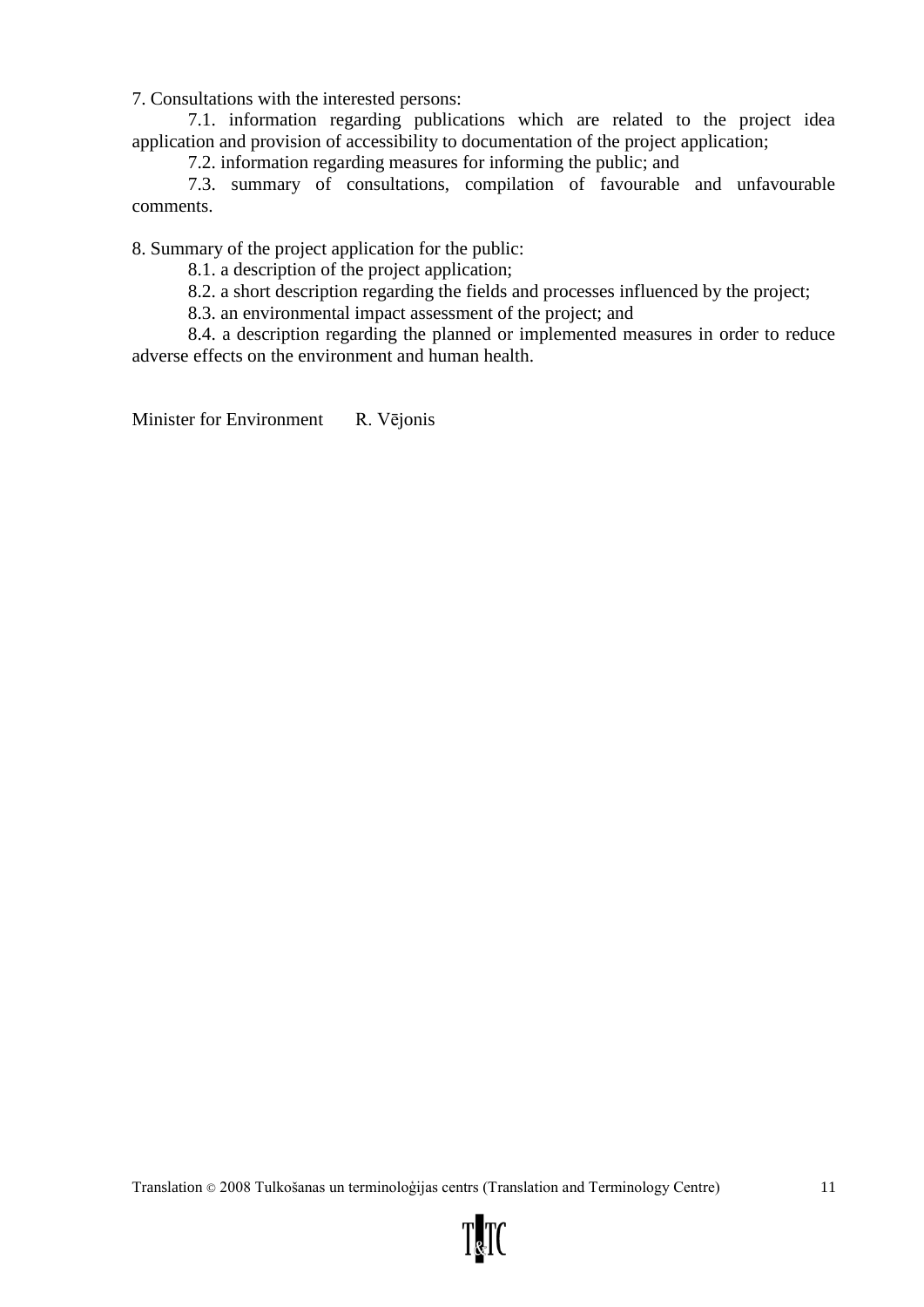#### **Annual Report on the Joint Implementation Project**

1. General information:

1.1. description of the project;

1.2. project implementation location;

1.3. information regarding the person who is responsible for the implementation of the project (given name, surname, telephone number, fax number and electronic mail address); and

1.4. the reference period.

2. Information regarding the base scenario. If changes are made to the base scenario, a detailed description and explanation shall be required.

3. Emissions and removals by sink of the project:

3.1. introduction regarding boundaries of the project: types of emissions and removals by sink taken into account in the reference period; and

3.2. a detailed description confirming the calculations of emission and removal by sink of the project.

4. Reduction of emissions and increase of removal by sink implemented by the project during the reference period:

4.1. the amount of reduction of emissions during the reference period  $(CO<sub>2</sub>$  eq. tonnes/per year); and

4.2. the time schedule for introduction in the subsequent reference periods.

5. Description of the technology used:

5.1. summarisation of the built-in equipment, installations and technical indicators thereof;

5.2. detailed description regarding changes in comparison with the project application; and

5.3. technical documentation (results of documentation related to the performance of measurements).

6. Financial report:

6.1. investments and operating costs during the reference period; and

6.2. financial support of the State, territorial local governments, the European Union or other sources during the reference period.